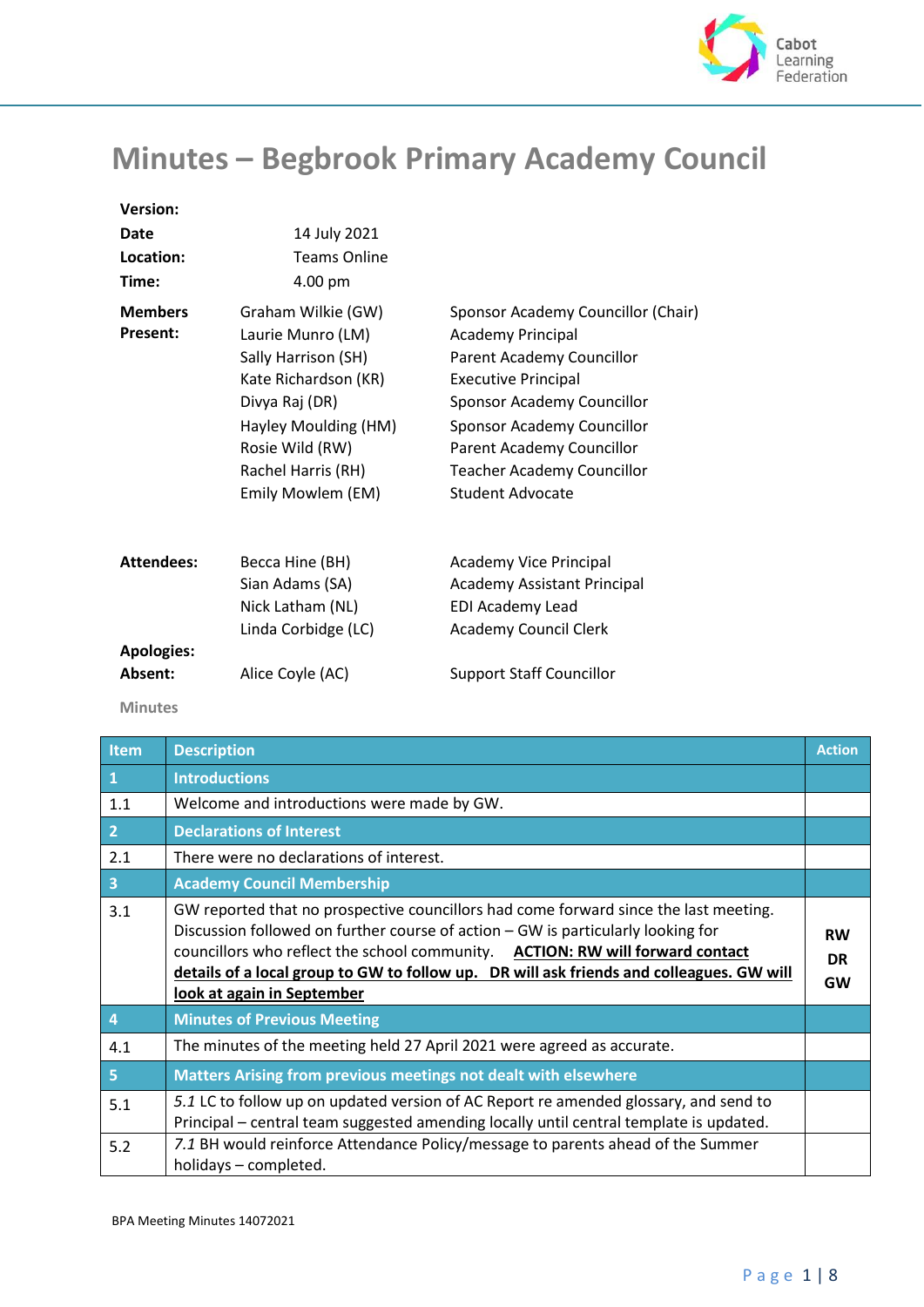

| <b>Item</b>    | <b>Description</b>                                                                                                                                                                             | <b>Action</b> |
|----------------|------------------------------------------------------------------------------------------------------------------------------------------------------------------------------------------------|---------------|
| 5.4            | 14.1 SH would liaise with KR regarding queries on First Aid and the Toileting & Intimate<br>Care Policies - KR had confirmed that choking was covered in First Aid Training. SA                |               |
|                | reassured councillors that it was recognised that the academy needed more first aid                                                                                                            |               |
|                | trained staff; additional staff will receive training resulting in 5 to 6 trained first aiders of                                                                                              |               |
|                | which 3 will be paediatric trained and the present first aider will upgrade with school                                                                                                        |               |
|                | nurse training.                                                                                                                                                                                |               |
|                | <b>Questions by Academy Council</b>                                                                                                                                                            |               |
| 5.5            | We need to ensure the level of first aid training and rota is clear across the week.<br>SH offered a contact who would come into school to provide further training.                           |               |
| 5.6            | Once the additional staff are trained we will be covered in all areas of the schools.                                                                                                          |               |
| 6 <sup>1</sup> | <b>Equality, Diversity and Inclusion</b>                                                                                                                                                       |               |
| 6.1            | Nick Latham, academy EDI Lead, briefed councillors on EDI focus, highlighting:                                                                                                                 |               |
|                | Academy schedule for next year includes days of celebration of our diverse school to<br>$\bullet$                                                                                              |               |
|                | ensure there is EDI practice throughout the curriculum and that it is always in our                                                                                                            |               |
|                | minds whilst we are teaching. Staff survey and CLF Nimble training will now include<br>an EDI training unit for all CLF staff so whole school approach.                                        |               |
|                | LM gave examples of actions: PowerPoints ensuring representations of school and<br>$\bullet$                                                                                                   |               |
|                | community; celebrating Nelson Mandela day and continuing journey to provide                                                                                                                    |               |
|                | books with diverse representation.                                                                                                                                                             |               |
|                | <b>Questions from Academy Council</b>                                                                                                                                                          |               |
| 6.2            | Don't forget to include disability.                                                                                                                                                            |               |
| 6.3            | Inclusivity around all the characteristics is an ongoing focus within inclusivity and                                                                                                          |               |
|                | diversity work; ensuring children see themselves in every part of the curriculum.                                                                                                              |               |
| 6.4            | A more proactive approach might have an impact on bullying - has there been any<br>more impact of children becoming more aware - asking questions/having difficult<br>conversations with them? |               |
| 6.5            | Our children are very proactive in not tolerating discrimination.  Difficult conversations                                                                                                     |               |
|                | need to be had - moving from tolerance to inclusivity.<br>Assemblies are followed by talk                                                                                                      |               |
|                | time to give time to unpick concepts.  The message starts young from Nursery.                                                                                                                  |               |
|                | SH commented that Begbrook always feels as if it has the culture of inclusivity.                                                                                                               |               |
| 6.6            | Councillors commented on the importance of having positive representations and to<br>recognise other cultures.                                                                                 |               |
| 6.7            | We use the concept 'meanwhile' which enables us to explain what is/was going on<br>elsewhere.                                                                                                  |               |
| 6.8            | What kind of maps do you use to teach?                                                                                                                                                         |               |
| 6.9            | LM showed multiple representations of maps used.                                                                                                                                               |               |
| 6.10           | As Link Councillors we need to have a watching brief on EDI within our link areas as<br>well as HM (EDI Link). Where does this fit into the AIP next year?                                     |               |
| 6.11           | EDI is an element of every strategy; e.g. Reading - diversifying reading materials; History -<br>about making sure we get those links in through the 'meanwhiles'.                             |               |
| 6.12           | Is there anything explicit you want in the AIP - about recruitment of workforce?                                                                                                               |               |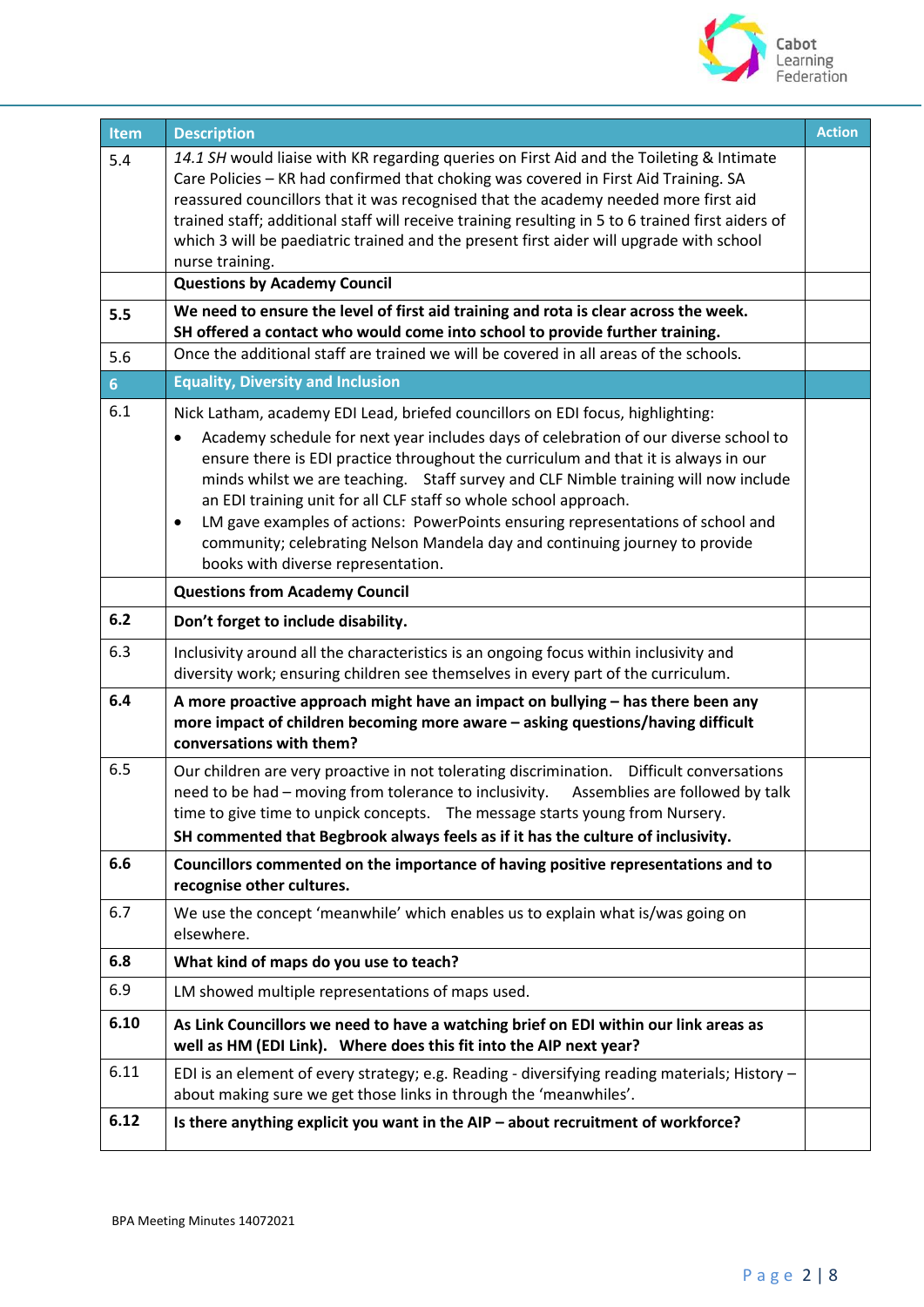

| Item           | <b>Description</b>                                                                                                                                                                                                                                                                                                                                                                                                                                                                                                                                                                                                                                                                                                                                                                                                                                                                                                                                                                                                                                                                                                                                                                                                                                                                                           | <b>Action</b> |
|----------------|--------------------------------------------------------------------------------------------------------------------------------------------------------------------------------------------------------------------------------------------------------------------------------------------------------------------------------------------------------------------------------------------------------------------------------------------------------------------------------------------------------------------------------------------------------------------------------------------------------------------------------------------------------------------------------------------------------------------------------------------------------------------------------------------------------------------------------------------------------------------------------------------------------------------------------------------------------------------------------------------------------------------------------------------------------------------------------------------------------------------------------------------------------------------------------------------------------------------------------------------------------------------------------------------------------------|---------------|
| 6.13           | The work around diversifying the teaching population is about the work we are doing<br>now - about supporting children so they can do that in the future.  20% of students are<br>BAME, 13% of teachers nationwide, Bristol 4%; it is a particular Bristol issue.                                                                                                                                                                                                                                                                                                                                                                                                                                                                                                                                                                                                                                                                                                                                                                                                                                                                                                                                                                                                                                            |               |
| 6.14           | Is there anything the wider CLF trust are doing?                                                                                                                                                                                                                                                                                                                                                                                                                                                                                                                                                                                                                                                                                                                                                                                                                                                                                                                                                                                                                                                                                                                                                                                                                                                             |               |
| 6.15           | KR explained that schools now have and EDI Lead and EDI Network.<br><b>BAME</b> recruitment<br>needs to improve, rather than jump to rash decisions we are looking at what others are<br>doing and learning from that. Through the SCITT we know that it's about the earlier<br>stages and also how we actively support pupils from BAME backgrounds to engage with<br>our SCITT and how we eliminate barriers - examples are pupils from the SCITT course<br>who have been funded or provided with additional mentoring to ensure they overcome<br>It's something we are all really aware of; next year we will be putting<br>those barriers.<br>things in place to actively recruit from backgrounds of the communities the schools serve.<br>NL added that UWE are putting things in place for students from BAME backgrounds and<br>other protected characteristics to see how to overcome those barriers going forward.                                                                                                                                                                                                                                                                                                                                                                                 |               |
| 6.16           | Also, accessibility for adverts. Medicine does not have difficulty with BAME<br>recruitment?                                                                                                                                                                                                                                                                                                                                                                                                                                                                                                                                                                                                                                                                                                                                                                                                                                                                                                                                                                                                                                                                                                                                                                                                                 |               |
| 6.17           | It is a complex issue.                                                                                                                                                                                                                                                                                                                                                                                                                                                                                                                                                                                                                                                                                                                                                                                                                                                                                                                                                                                                                                                                                                                                                                                                                                                                                       |               |
| 6.18           | Is there learning that can be sought from other countries with similar demographic<br>make-up and cultures/association with professions which are considered to be a<br>wealthy renowned occupation?                                                                                                                                                                                                                                                                                                                                                                                                                                                                                                                                                                                                                                                                                                                                                                                                                                                                                                                                                                                                                                                                                                         |               |
| 6.19           | KR will take that suggestion to HR.                                                                                                                                                                                                                                                                                                                                                                                                                                                                                                                                                                                                                                                                                                                                                                                                                                                                                                                                                                                                                                                                                                                                                                                                                                                                          |               |
| 6.20           | Councillors suggested that NL could be invited to other meetings.<br>NL invited further<br>questions by email.                                                                                                                                                                                                                                                                                                                                                                                                                                                                                                                                                                                                                                                                                                                                                                                                                                                                                                                                                                                                                                                                                                                                                                                               |               |
| $\overline{7}$ | <b>Pupil Voice / Student Advocate</b>                                                                                                                                                                                                                                                                                                                                                                                                                                                                                                                                                                                                                                                                                                                                                                                                                                                                                                                                                                                                                                                                                                                                                                                                                                                                        |               |
| 7.1            | Councillors had asked EM to seek pupil voice on what changes children would like to<br>keep when restrictions end.<br>EM showed a film of children giving pupil voice on the general feeling of moving away<br>$\bullet$<br>from bubbles. They are excited about playing with other friends. We need to be<br>aware of lunchtimes which will be a huge change. Some prefer eating in classrooms<br>rather than the loud hall; this will be an extra layer of challenge next year.<br>We are<br>planning a lot of time in for that at the start of next year to help children form new<br>relationships.<br>LM explained that new classes have been organised for next year to encourage new<br>$\bullet$<br>friendship groups and we are trying to keep numbers at lunchtime slots as small as<br>possible.<br>Pupil voice going forward will be a changed cycle with a council meeting of one child<br>$\bullet$<br>from each class, changing every 2 terms followed by a meeting with a pre-arranged<br>agenda which will feed back into a Friday afternoon class meeting; the document will<br>then feed into Monday assembly so Pupil Voice happens first.  Discussion topics<br>from councillors can be added to agendas.<br>Councillors commented that it was nice to see the video from the children. |               |
| 7.2            | I have received some negative feedback from parents regarding the process for changes<br>in classes (RW/SH). It has felt different this year - has there been a conscious decision<br>to do it differently?<br>It felt there was no personal touch this time and the mental<br>health of our children is top priority.                                                                                                                                                                                                                                                                                                                                                                                                                                                                                                                                                                                                                                                                                                                                                                                                                                                                                                                                                                                       |               |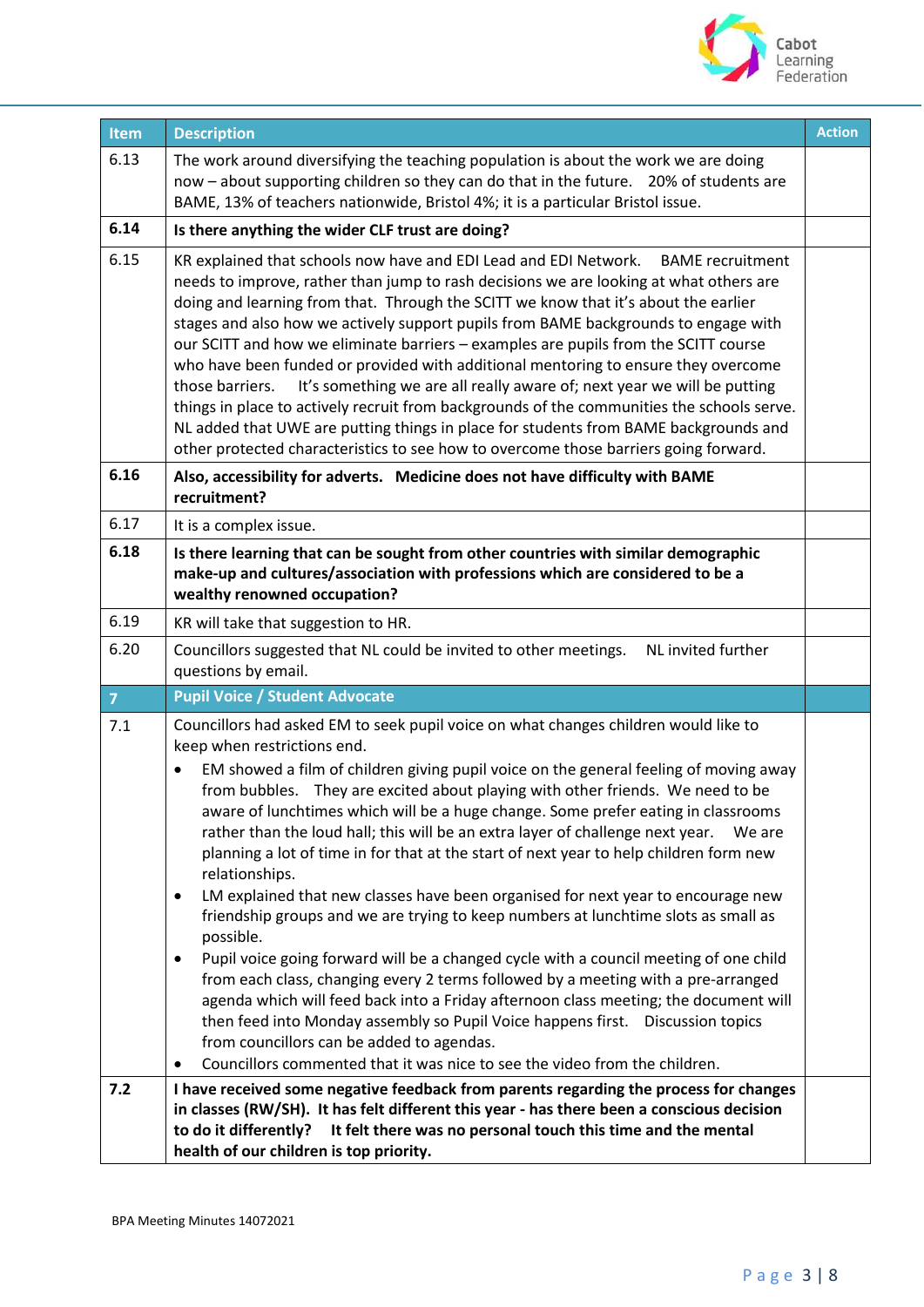

| Item | <b>Description</b>                                                                                                                                                                      | <b>Action</b> |
|------|-----------------------------------------------------------------------------------------------------------------------------------------------------------------------------------------|---------------|
| 7.3  | It has been organised differently this year with mixing at the end of Reception, Year 2 and<br>Year 4 only. The Principal team looked at the range of children's ages; ensuring classes |               |
|      | have even balance of diversity; gender and most vulnerable children but ensuring that                                                                                                   |               |
|      | children also had their voice to ensure they had a friendship. There will be opportunities                                                                                              |               |
|      | to socialise. We have ended up in the past with classes that are very difficult to teach -<br>the classroom is about learning. Our communication could probably have been better        |               |
|      | about the reasons for doing this; it may feel more difficult for children as it has not                                                                                                 |               |
|      | happened for 2 years. Children are absolutely at the centre of it; a lot of thought went                                                                                                |               |
|      | into it.                                                                                                                                                                                |               |
| 7.4  | The way it was communicated this year didn't reflect how you have just described the                                                                                                    |               |
|      | process. It would be valuable to clearly provide a rationale to parents of what was<br><b>ACTION: LM will include as a parent forum item.</b><br>involved.                              |               |
|      | A suggestion was made for meetings going forward for parent councillors and LM, BH or                                                                                                   | <b>LM</b>     |
|      | SA to agree a process to feed back on any changes/comments from parents outside of                                                                                                      |               |
|      | academy council meetings. ACTION: BH will arrange meeting with SH/RW to discuss                                                                                                         | <b>BH</b>     |
|      | further                                                                                                                                                                                 |               |
| 8    | <b>Early Years</b>                                                                                                                                                                      |               |
| 8.1  | Sian Adams presented on Early Years at the academy: highlighting:                                                                                                                       |               |
|      | The new Statutory Framework and Guidance documents for September which<br>$\bullet$<br>includes areas of learning and development;                                                      |               |
|      | The new CLF $3 - 5$ Curriculum planning is in progress which will be mainly in place for<br>$\bullet$                                                                                   |               |
|      | September. This includes statutory Early Learning Goals to enable judgement at the                                                                                                      |               |
|      | end of the year;                                                                                                                                                                        |               |
|      | Developing and ensuring continuous and enhanced provision;<br>٠                                                                                                                         |               |
|      | Adult led and child-initiated learning;<br>$\bullet$                                                                                                                                    |               |
|      | Next steps.<br>$\bullet$<br><b>Questions from Academy Council</b>                                                                                                                       |               |
|      | Do you think the new changes will be an opportunity to develop the provision in Early                                                                                                   |               |
| 8.2  | Years generally - how much will this new development increase scores and success for<br>learners next year.                                                                             |               |
| 8.3  | This year has been difficult with bubble closures and a high needs cohort. The huge                                                                                                     |               |
|      | influence on data was lockdown from January during Term 3 as a lot of key learning                                                                                                      |               |
|      | happens during that term. The new framework gives an opportunity to reflect on                                                                                                          |               |
|      | practice and think about changes. The team are resilient, willing and keen; they are                                                                                                    |               |
|      | already looking at changes.  Inset day will look at Early Years pedagogy and more -<br>there is lots to do at the start of a really good journey and we are already making good         |               |
|      | progress.                                                                                                                                                                               |               |
| 8.4  | It looks really exciting and can only be beneficial for children moving through. Thinking                                                                                               |               |
|      | of children finishing Reception this year with 31% having GDL - it feels quite worrying,                                                                                                |               |
|      | how do you feel about that?<br>The data is driven by the Writing - the key early learning goals are communication and                                                                   |               |
| 8.5  | language; emotional and physical development are much higher. Year 1 are ready and                                                                                                      |               |
|      | prepared and have skills to be effective learners, they just need more time. There are a                                                                                                |               |
|      | large number of high needs children in the cohort who wouldn't have been able to reach                                                                                                  |               |
|      | It has been a significant challenge this year with Covid, illnesses and trauma<br>GDL.                                                                                                  |               |
|      | within the team however the Reception team have been supported to ensure that                                                                                                           |               |
|      | children were happy, safe and learning at all times. We have absolute confidence in the<br>Year 1 team who took a group of children last year and have gone on and got the Phonics      |               |
|      |                                                                                                                                                                                         |               |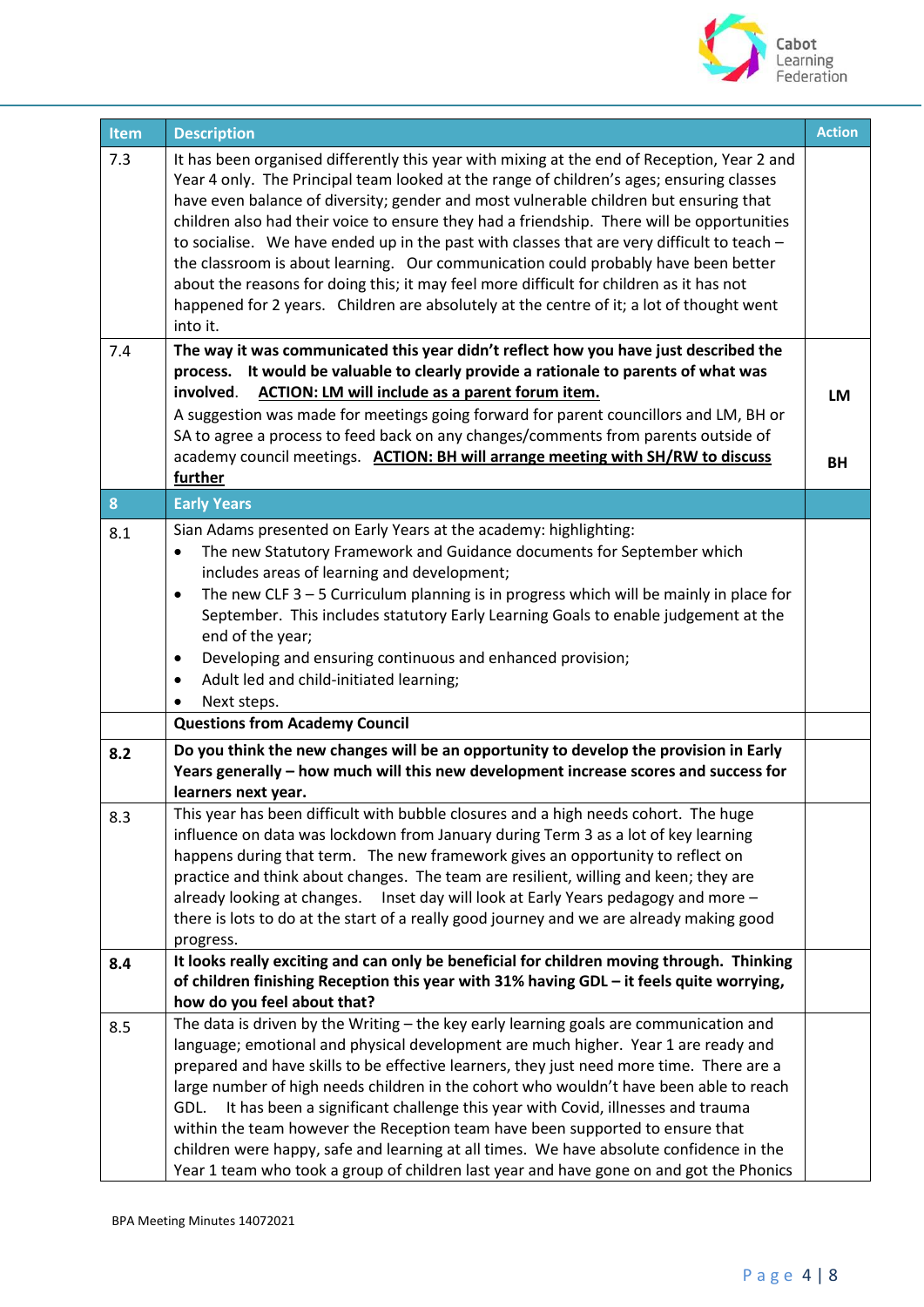

| Item           | <b>Description</b>                                                                                                                                                                                                                                                                                                                                                                                                                                                                                                                                                                                                                                                                                                                                                                                                                                                                                                                                                                                                                                                                                                                                                                                                                                | <b>Action</b> |
|----------------|---------------------------------------------------------------------------------------------------------------------------------------------------------------------------------------------------------------------------------------------------------------------------------------------------------------------------------------------------------------------------------------------------------------------------------------------------------------------------------------------------------------------------------------------------------------------------------------------------------------------------------------------------------------------------------------------------------------------------------------------------------------------------------------------------------------------------------------------------------------------------------------------------------------------------------------------------------------------------------------------------------------------------------------------------------------------------------------------------------------------------------------------------------------------------------------------------------------------------------------------------|---------------|
|                | scores. This shows the practice in Year 1 is very supportive to make that deficit. We will                                                                                                                                                                                                                                                                                                                                                                                                                                                                                                                                                                                                                                                                                                                                                                                                                                                                                                                                                                                                                                                                                                                                                        |               |
|                | continue to focus on Early Years going forward.                                                                                                                                                                                                                                                                                                                                                                                                                                                                                                                                                                                                                                                                                                                                                                                                                                                                                                                                                                                                                                                                                                                                                                                                   |               |
| 8.6            | Has the school received additional catch up funding and will you receive extra funding<br>next year?                                                                                                                                                                                                                                                                                                                                                                                                                                                                                                                                                                                                                                                                                                                                                                                                                                                                                                                                                                                                                                                                                                                                              |               |
| 8.7            | We have been given £30,000 which is not very much. We are not clear what the funding                                                                                                                                                                                                                                                                                                                                                                                                                                                                                                                                                                                                                                                                                                                                                                                                                                                                                                                                                                                                                                                                                                                                                              |               |
|                | will be next year. Catch up will come from high quality provision.<br>(HM left the meeting).                                                                                                                                                                                                                                                                                                                                                                                                                                                                                                                                                                                                                                                                                                                                                                                                                                                                                                                                                                                                                                                                                                                                                      |               |
|                | <b>Academy Council Report</b>                                                                                                                                                                                                                                                                                                                                                                                                                                                                                                                                                                                                                                                                                                                                                                                                                                                                                                                                                                                                                                                                                                                                                                                                                     |               |
| $\overline{9}$ | <b>Quality of Education</b>                                                                                                                                                                                                                                                                                                                                                                                                                                                                                                                                                                                                                                                                                                                                                                                                                                                                                                                                                                                                                                                                                                                                                                                                                       |               |
| 9.1            | LM briefed on highlights from the Academy Report.<br>Academy Review Visit (ARV)                                                                                                                                                                                                                                                                                                                                                                                                                                                                                                                                                                                                                                                                                                                                                                                                                                                                                                                                                                                                                                                                                                                                                                   |               |
|                | We were able to see progress between the two ARVs. GW had attended the feedback                                                                                                                                                                                                                                                                                                                                                                                                                                                                                                                                                                                                                                                                                                                                                                                                                                                                                                                                                                                                                                                                                                                                                                   |               |
|                | session for both of those and was pleased to hear that DN (Dan Nicholls) had said                                                                                                                                                                                                                                                                                                                                                                                                                                                                                                                                                                                                                                                                                                                                                                                                                                                                                                                                                                                                                                                                                                                                                                 |               |
|                | children get a good deal at Begbrook - as a council it was heartening to hear that.                                                                                                                                                                                                                                                                                                                                                                                                                                                                                                                                                                                                                                                                                                                                                                                                                                                                                                                                                                                                                                                                                                                                                               |               |
|                | <b>Questions from Academy Council</b>                                                                                                                                                                                                                                                                                                                                                                                                                                                                                                                                                                                                                                                                                                                                                                                                                                                                                                                                                                                                                                                                                                                                                                                                             |               |
| 9.2            | Actions from ARVs - are next steps going to be present within improvement plan?                                                                                                                                                                                                                                                                                                                                                                                                                                                                                                                                                                                                                                                                                                                                                                                                                                                                                                                                                                                                                                                                                                                                                                   |               |
| 9.3            | The actions from ARV will be picked up.                                                                                                                                                                                                                                                                                                                                                                                                                                                                                                                                                                                                                                                                                                                                                                                                                                                                                                                                                                                                                                                                                                                                                                                                           |               |
| 10             | <b>Achievements and Standards</b>                                                                                                                                                                                                                                                                                                                                                                                                                                                                                                                                                                                                                                                                                                                                                                                                                                                                                                                                                                                                                                                                                                                                                                                                                 |               |
| 10.1           | <b>Outcomes</b><br>Correction to data in report - Phonics is at 89%.<br>$\bullet$<br>Times tables check - we learnt that we needed to do more work with the children on<br>$\bullet$<br>IT earlier as they have to navigate themselves around the keyboard. It was an<br>optional test this year and will require additional attention to do well next year.<br>It<br>was interesting to see comparison to other schools in the Trust which was a very<br>mixed picture.<br>End of year teacher assessments - if the year had been different we would not have<br>$\bullet$<br>been at 69% Writing; we have focussed on other things rather than evidence to<br>support moderation with Writing.<br><b>Attendance</b><br>Attendance analysis for Term 5 was shared.<br><b>Behaviour</b><br>There were two fixed term exclusions where incidents took place where children were<br>violent to staff members - this has not happened again since their return.<br><b>Transition</b><br>Quality handovers are taking place - passports and on transition day children had a<br>chance to meet with new teachers. Core team meetings have taken place for vulnerable<br>children and children on the SEND register. Actions are in place from Term 1. |               |
|                | <b>Questions from Academy Council</b>                                                                                                                                                                                                                                                                                                                                                                                                                                                                                                                                                                                                                                                                                                                                                                                                                                                                                                                                                                                                                                                                                                                                                                                                             |               |
| 10.2           | What actions will be in place for the times tables check?                                                                                                                                                                                                                                                                                                                                                                                                                                                                                                                                                                                                                                                                                                                                                                                                                                                                                                                                                                                                                                                                                                                                                                                         |               |
| 10.3           | It links back to INSET day content as in the academy council report - there is more<br>additional learning to do to support children to think/reason around times tables.                                                                                                                                                                                                                                                                                                                                                                                                                                                                                                                                                                                                                                                                                                                                                                                                                                                                                                                                                                                                                                                                         |               |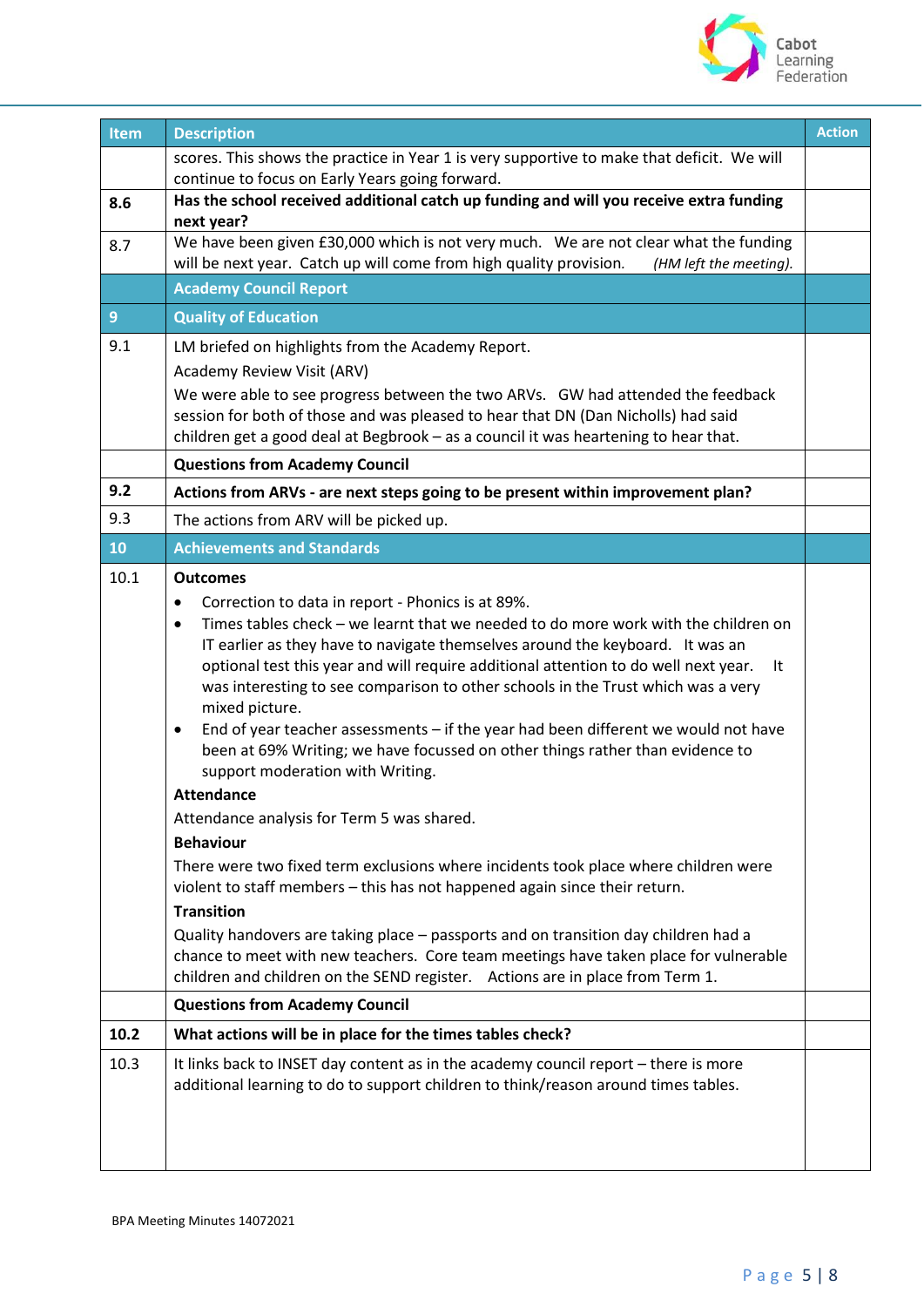

| Item  | <b>Description</b>                                                                                                                                                                                                                                                                                                    | <b>Action</b> |
|-------|-----------------------------------------------------------------------------------------------------------------------------------------------------------------------------------------------------------------------------------------------------------------------------------------------------------------------|---------------|
| 10.4  | When is the final test for Phonics?                                                                                                                                                                                                                                                                                   |               |
| 10.5  | Children will take the test with Emily in Term 2 next year. Year 2 colleagues have done an<br>incredible job working with children in Year 1 who missed the learning to develop the<br>Phonic awareness.                                                                                                              |               |
| 10.6  | How does that feel compared to previous years?                                                                                                                                                                                                                                                                        |               |
| 10.7  | It feels really good to support those children to get there. Security of practice and a way<br>of working that has become cultural has not always been the case here. The results in<br>the last couple of years re reflecting strong practice and in the hardest possible years<br>makes us confident for next year. |               |
| 10.8  | Why are the Year 3 and Year 4 results lower than other years?                                                                                                                                                                                                                                                         |               |
| 10.9  | This is due to different stages of the curriculum - there is only a national standard for<br>Years 2 and 6; teachers are making a difficult prediction for other years and tend to err<br>on the side of caution.                                                                                                     |               |
| 10.10 | How does the data for Year 6 compare to previous years?                                                                                                                                                                                                                                                               |               |
| 10.11 | They are not dissimilar.  In Year 6 we are working with the bottom 15/20% who are<br>making progress to being On Track to ensure we are getting the results they need but a<br>few year groups are looking at not quite making in the Yet to Be band.                                                                 |               |
| 10.12 | What plans are there to improve EYFS Writing?                                                                                                                                                                                                                                                                         |               |
| 10.13 | It will be better to take as an agenda item to see the progress they are making in the first<br>two terms - ACTION: Agenda item EYFS progress in Writing for Term 3/4                                                                                                                                                 | <b>LM</b>     |
| 10.14 | How are the Writing outcomes in other years?                                                                                                                                                                                                                                                                          |               |
| 10.15 | Ordinarily we are not concerned on writing outcomes. Everyone comes here to look at<br>how good our writing is.                                                                                                                                                                                                       |               |
| 10.16 | Can you clarify the attendance figure for Term 5?                                                                                                                                                                                                                                                                     |               |
| 10.17 | Whole attendance doesn't include those children coded x (not in school for Covid<br>reasons). This will change next year - all children ill with Covid will be included in the<br>attendance figure as non-attendance.                                                                                                |               |
| 10.18 | Parents have commented to me that they feel conflicted around sending children in<br>with colds etc. parents are finding it difficult to navigate. How will you provide clear<br>communication with parents at the start of the year to establish expectations of<br>attendance?                                      |               |
| 10.19 | We always send an attendance letter and will include current Covid guidance plus<br>guidance around other illnesses. The Delta variant has changed transmission rates<br>however we are not going to have to isolate close contacts any more from September.                                                          |               |
| 10.20 | Were the children who were excluded children with SEN?                                                                                                                                                                                                                                                                |               |
| 10.21 | They primarily have SEMH needs.                                                                                                                                                                                                                                                                                       |               |
| 10.22 | Pupil Premium/Catch up Grant - has money been a barrier for some children accessing<br>the Begbrook experience such as music lessons/extra-curricular activities/Year 6 camp?                                                                                                                                         |               |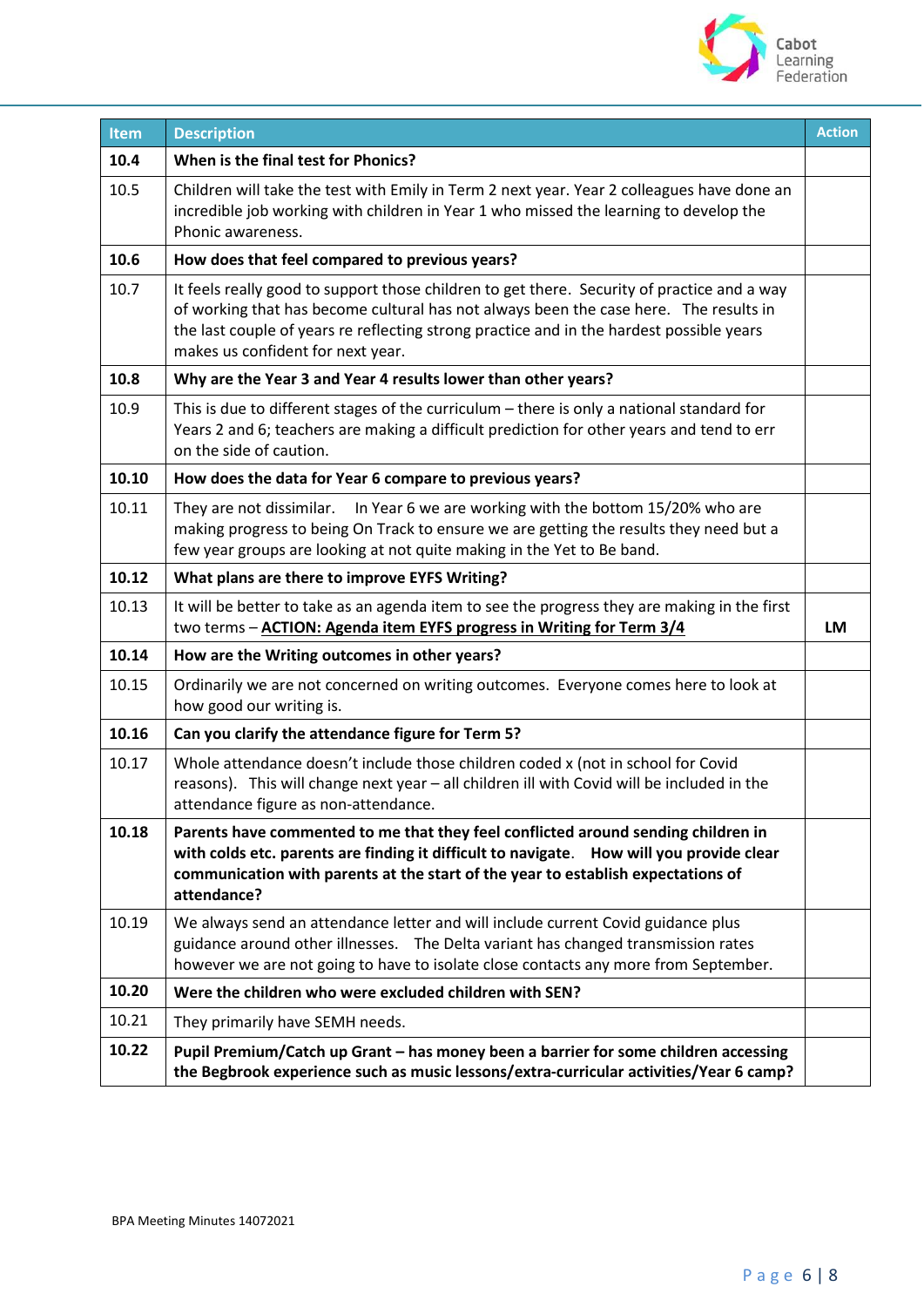

| Item           | <b>Description</b>                                                                                                                                                                                                                                                                                                                                                                                                                                                                                                                                                                                                                                                                                                                                                                                                                                                                                                                                                                                                                         | <b>Action</b> |
|----------------|--------------------------------------------------------------------------------------------------------------------------------------------------------------------------------------------------------------------------------------------------------------------------------------------------------------------------------------------------------------------------------------------------------------------------------------------------------------------------------------------------------------------------------------------------------------------------------------------------------------------------------------------------------------------------------------------------------------------------------------------------------------------------------------------------------------------------------------------------------------------------------------------------------------------------------------------------------------------------------------------------------------------------------------------|---------------|
| 10.23<br>10.24 | We don't receive enough PPG (Pupil Premium Grant) to cover this, therefore we need<br>$\bullet$<br>to be creative. The majority of the spend goes on salaries for roles necessary<br>because of the needs of the school community. A small amount is spent on<br>education consumables and another fund is for trips and visits to give 50% subsidy. It<br>is more around the opportunities we can create e.g. the music teacher doesn't pay a<br>letting fee and is with us all week so between lessons he offers lessons in between to<br>children who would benefit.<br>A lot of children who didn't go on camp were from the Muslim community which was<br>$\bullet$<br>a different issue not funding - we will address this issue separately going forward. A<br>third of children didn't go (not normally that high) - one of the reasons is that it was<br>a financial risk as parents could not have a refund if there was a bubble closure.<br>RSHE delivery and curriculum - What has been the feedback from parents on the RSHE |               |
|                | curriculum and delivery?                                                                                                                                                                                                                                                                                                                                                                                                                                                                                                                                                                                                                                                                                                                                                                                                                                                                                                                                                                                                                   |               |
| 10.25          | It has been more contentious for Muslim parents. BH has done a fantastic job educating<br>the community about it. We have been able to deliver the statutory elements with some<br>withdrawals from non-statutory elements.                                                                                                                                                                                                                                                                                                                                                                                                                                                                                                                                                                                                                                                                                                                                                                                                                |               |
| 10.26          | It is commendable that you have taken an individual approach with families.                                                                                                                                                                                                                                                                                                                                                                                                                                                                                                                                                                                                                                                                                                                                                                                                                                                                                                                                                                |               |
| 10.27          | It's been really nice to speak to families who find this sensitive and to be able to see the<br>turn around so they trust us and will go with it. We have reflected on the fact we don't<br>know why we deliver this in the Summer term every year and will look at delivering<br>earlier in school year to give more time to talk through any issues.                                                                                                                                                                                                                                                                                                                                                                                                                                                                                                                                                                                                                                                                                     |               |
| 11             | <b>Staffing and Wellbeing</b>                                                                                                                                                                                                                                                                                                                                                                                                                                                                                                                                                                                                                                                                                                                                                                                                                                                                                                                                                                                                              |               |
| 11.1           | Are you and other teachers able to have a break over the Summer as you must need it<br>after the last year?                                                                                                                                                                                                                                                                                                                                                                                                                                                                                                                                                                                                                                                                                                                                                                                                                                                                                                                                |               |
| 11.2           | We are currently managing day to day with multiple positive cases/bubble closures and<br>will need to forward plan to next year. We will all have some break over the Summer.                                                                                                                                                                                                                                                                                                                                                                                                                                                                                                                                                                                                                                                                                                                                                                                                                                                              |               |
| 11.3           | Congratulations to Megan for passing her NQT year.                                                                                                                                                                                                                                                                                                                                                                                                                                                                                                                                                                                                                                                                                                                                                                                                                                                                                                                                                                                         |               |
| 11.4           | From September NQTs will now be called Early Career Teachers (ECTs). Support for ECTs<br>has changed from September - all will have mentors to support development through<br>next year.                                                                                                                                                                                                                                                                                                                                                                                                                                                                                                                                                                                                                                                                                                                                                                                                                                                   |               |
| 11.5           | There are a lot of new staff - are you confident that they will receive the training and<br>support for their development.                                                                                                                                                                                                                                                                                                                                                                                                                                                                                                                                                                                                                                                                                                                                                                                                                                                                                                                 |               |
| 11.6           | New staff are coming into school for 2 days at the end of the Summer holiday to see what<br>it is like to teach at Begbrook (paid back with time in lieu). This is beneficial as a lot of<br>what we do here is different from everywhere else                                                                                                                                                                                                                                                                                                                                                                                                                                                                                                                                                                                                                                                                                                                                                                                             |               |
| 12             | <b>Safeguarding</b>                                                                                                                                                                                                                                                                                                                                                                                                                                                                                                                                                                                                                                                                                                                                                                                                                                                                                                                                                                                                                        |               |
| 12.1           | Councillors had received the Term 5 Safeguarding Report, LM highlighted that:<br>SA has become the Designated Safeguarding Lead (DSL).<br>$\bullet$<br>Online safety/conduct is going to need addressing - the issue has escalated during<br>$\bullet$<br>lockdown and this is likely to continue going forward. E-Safety week is no longer<br>enough. We are looking at supporting parents as primary care givers to understand<br>what children are able to access. GW (Safeguarding Link) will discuss online<br>safety/conduct with SA and what plans are put in place to help with that. ACTION:<br><b>GW</b> to report to next meeting.                                                                                                                                                                                                                                                                                                                                                                                              | GW            |